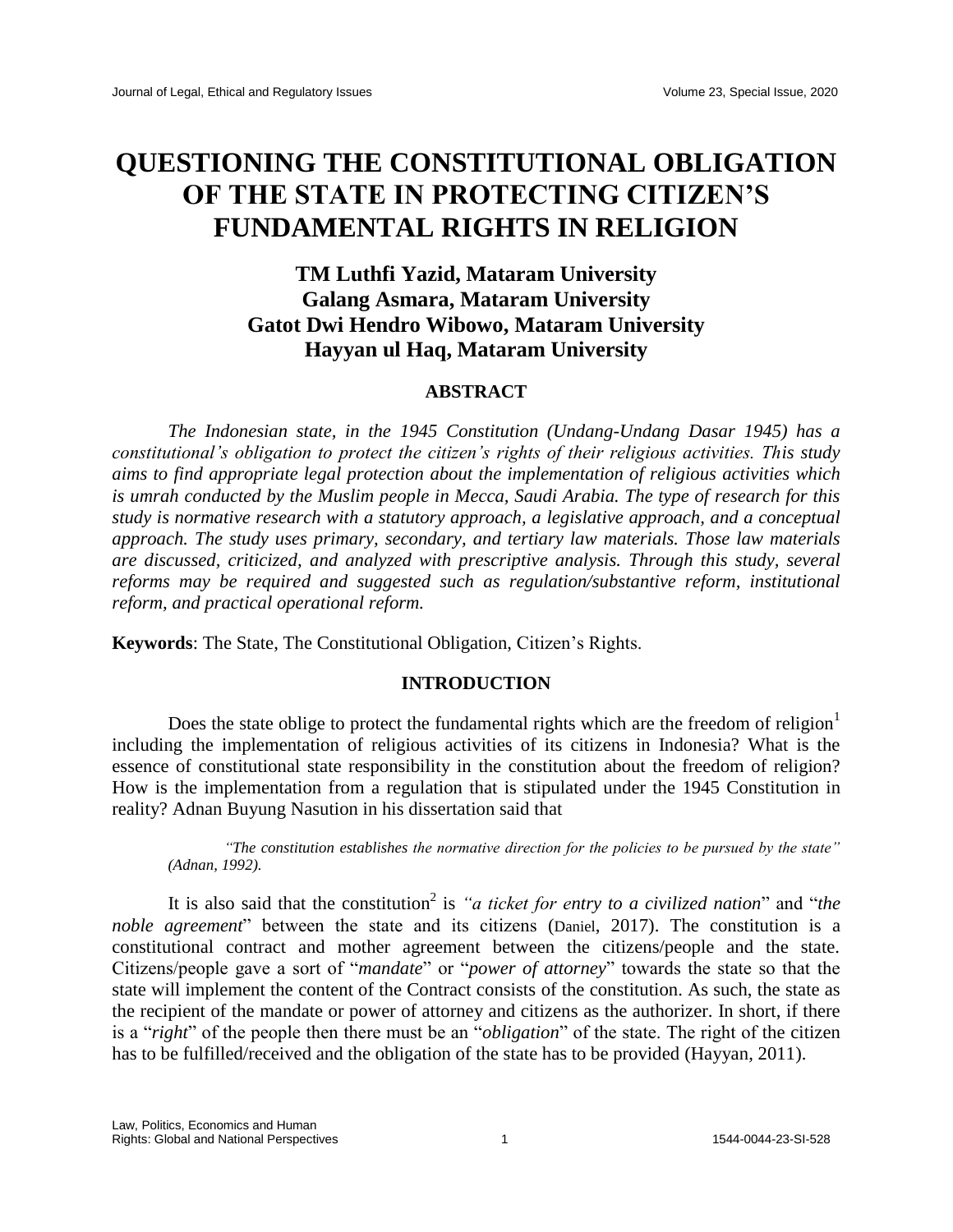With regards to religion, the 1945 Constitution in Article 28E paragraph 1 (one) until 3 (three) and Article 29 (twenty-nine) paragraph 1 (one) until 2 (two) which states that:

*"(1) Any person has the right to embrace a religion and worships based on its religion, choose education and teachings, choose work, choose citizenships, choose a residence in the territory of the state and leaving and to return; (2) Any person has the right towards the freedom to have their beliefs, expressing their thoughts and attitudes based on their conscience. (3) Any person has the right to freedom in forming a union, an assembly, and to express their opinions".*

Article 29 is the following:

*"(1) State based on the belief in the one and only God; (2) the State shall guarantee the independence of each resident to embrace their respective religion and to worship according to their religion and belief"*.

The freedom of region is also protected under Law No 39 the Year 1999 on Human Rights especially in articles 4, article 22 (2) (Law, 1999).

#### **METHODS OF RESEARCH**

Normative research with a statutory approach and conceptual point of view will be used in this study. The study uses primary, secondary, and tertiary law materials. Those law materials are discussed, criticized, and analyzed with prescriptive analysis.

#### **RESEARCH AND DISCUSSION**

The question is how the 1945 Constitution becomes a living constitution so that relevant at all the time? How to create a living constitution as written by David A. Strauss:

*"A living constitution is one that evolves, changes over time, and adapts to new circumstances, without being formally amended" (Idris, 2012; Strauss, 2010).*

Does the state has the obligation and compulsion to protect its citizens in conducting their religious activities including conducting Umrah<sup>3</sup>. Umrah is the religious (advisable) obligation conducted by Muslims in Mecca, Saudi Arabia as an important religious obligation for Muslims who are capable to conduct such religious obligation, physically, or materially/financially. Umrah is often referred to as small Hajj (pilgrimage) because, in the implementation of umrah, there is no Wukuf<sup>4</sup> to be conducted in Plain of Arafah<sup>5</sup> as those who conduct Hajj. Wukuf in Plain of Arafah is the core point of Hajj.

The increase of the number of Muslims in the whole world that intends to conduct Hajj from all over the world causes every year, the government of Saudi Arabia to restrict and provide a quota (limits the number of people) for every state that is willing to deliver its pilgrims to conduct Hajj. The policy to restrict the number of pilgrims of Hajj with a quota system and putting umrah as a suggestable religious activity causes many of the Muslims to choose to conduct umrah instead of hajj where the queue can be up to years. The result is that many states with a high population of Muslims choose to conduct umrah where the queue is shorter instead of waiting to depart for Hajj. By companies (corporations) this situation is regarded as a business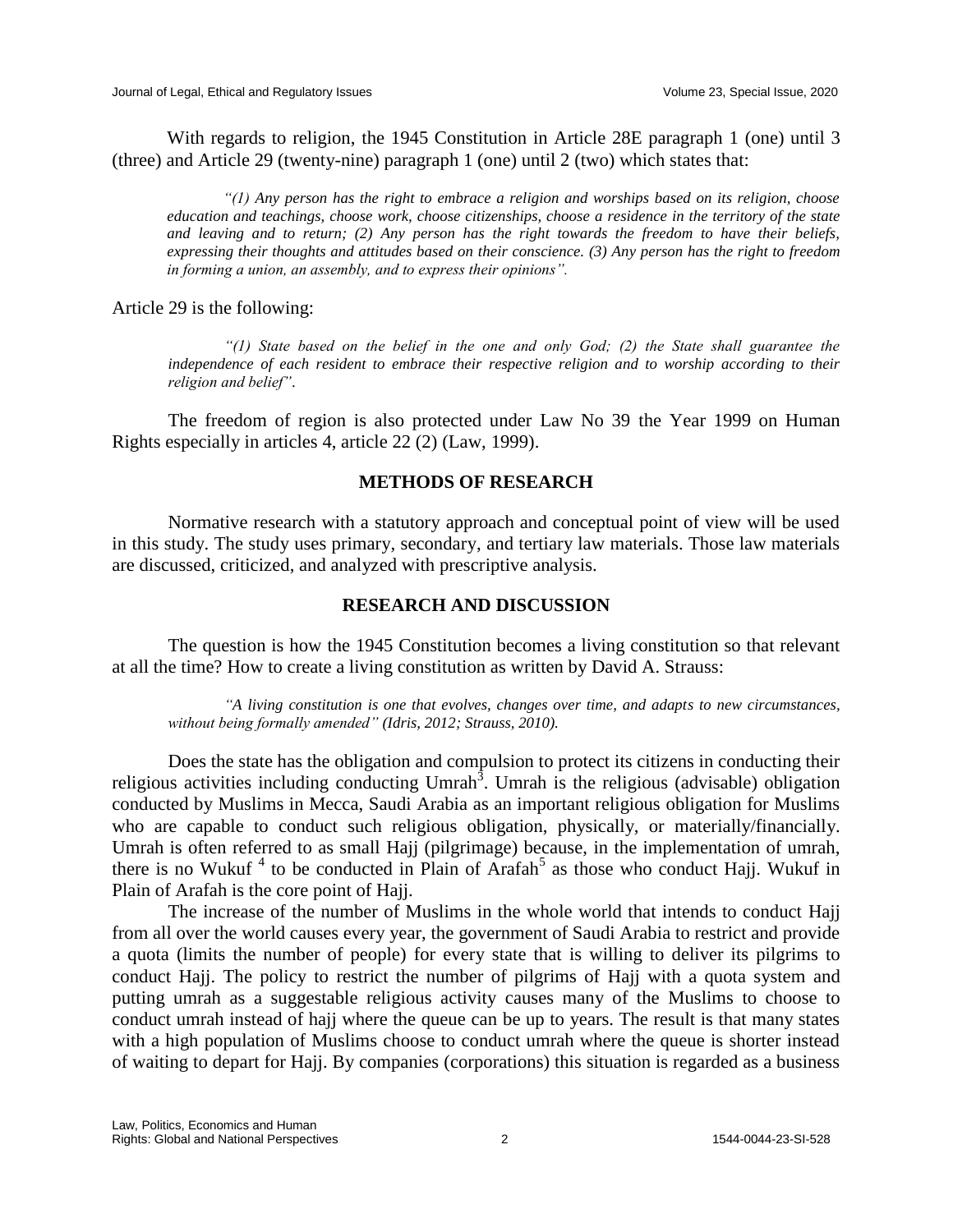opportunity to increase their profits. Therefore, in Indonesia, umrah organizer companies have rooted everywhere. The Government has also regulated the existence of umrah organizer companies or Penyelenggara Perjalanan Ibadah Umrah (PPIU) (Umrah Travel Organizer) (Law, 2007). Through the Government Regulation or Ministry Regulation.

PPIU established in various cities in Indonesia has offered and promote to attract as many consumers as they can. To achieve such a goal, it is often that PPIU used marketing through many print or electronic media also making named celebrities to attract consumers. Two famous cases of travel umrah that became the writer's reference in this article are PT First Anugerah Karya Wisata (the famous name as "*First Travel*"/FT) and PT Amanah Bersama Umat (the famous name as "*Abu Tours*"/AT) wherein such cases it utilizes the ways of marketing as stated above to attract its consumers. Both First Travel and Abu Tours are limited companies or Perseroan Terbatas (PT) (Law, 2007).

The sum of payment for umrah varies based on the program made by FT. For example, birthday program (Milad), Urgent May Program, Ramadhan Program, Carter Flight program, etc. The fee of the programs is ranging from Rp.8,888,888 (eight million eight hundred eighty-eight thousand eight hundred eighty-eight rupiah) to Rp. 14,500,000 (fourteen million five hundred thousand rupiah). In reality, the programs are the ways for FT to collect and dredge the money of the pilgrims because, in reality, only a few of the pilgrims were sent off for Umrah such as officials, State-owned companies' officials, or legal enforcement officials. What is conducted by FT when is billed or questioned concerning the certainty of departure, FT only promised to conduct reschedule. However, in reality, such promised has never been fulfilled. The result of such uncertainty to send off the pilgrims, therefore few of the agents made an effort to conduct a discussion with the owners of FT however never succeeded; always promised. The agents also have conducted a series of mediation but failed and became a dispute. Were there any dispute settlement efforts? Eventually, the agent (which was appointed by FT to find much more people for umrah) lost its patience (and based on the suggestion of the Investment Alarming Task Force/Satgas Waspada Investasi under Otoritas Jasa Keuangan or Financial Service Authority as the coordinator and consists of 13 state ministerial/agencies. This task force has an obligation to settle the dispute) on August 2017, officially through its attorneys made the criminal report to the Bareskrim Mabes Polri (Criminal Investigation Agency National Police Headquarter) for the alleged conduct of embezzlement, fraud and money laundering also violation of UU ITE (Electronic Information and Transaction Law) towards the President Director and Directors of FT which are, Anniesa Desvitasari Hasibuan (AH) and Andika Surachman (AS) as the president director and director of the company also the treasurer of FT which is Kiki Hasibuan (KH). In short, the three persons were arrested and detained by the Bareskrim Mabes Polri. The three of them became suspects and was brought to the court as defendants in the District Court of Depok, West Java with some pilgrims who failed to depart; around 63.000 (sixty-three thousand) pilgrims, and financial loss around Rp. 900,000,000,000 (nine hundred billion rupiahs).

In the trial, the prosecutor charged the three have conducted fraud, embezzlement, and money laundering. Many of the witnesses presented in the trial from FT, pilgrims, department of religion, the Financial Service Authority (Otoritas Jasa Keuangan/OJK), Bank also manager of a restaurant in London which is reportedly owned by Andika Surachman. Most of them confirmed that the money deposited by AH and AS are for personal use, such as organizing fashion shows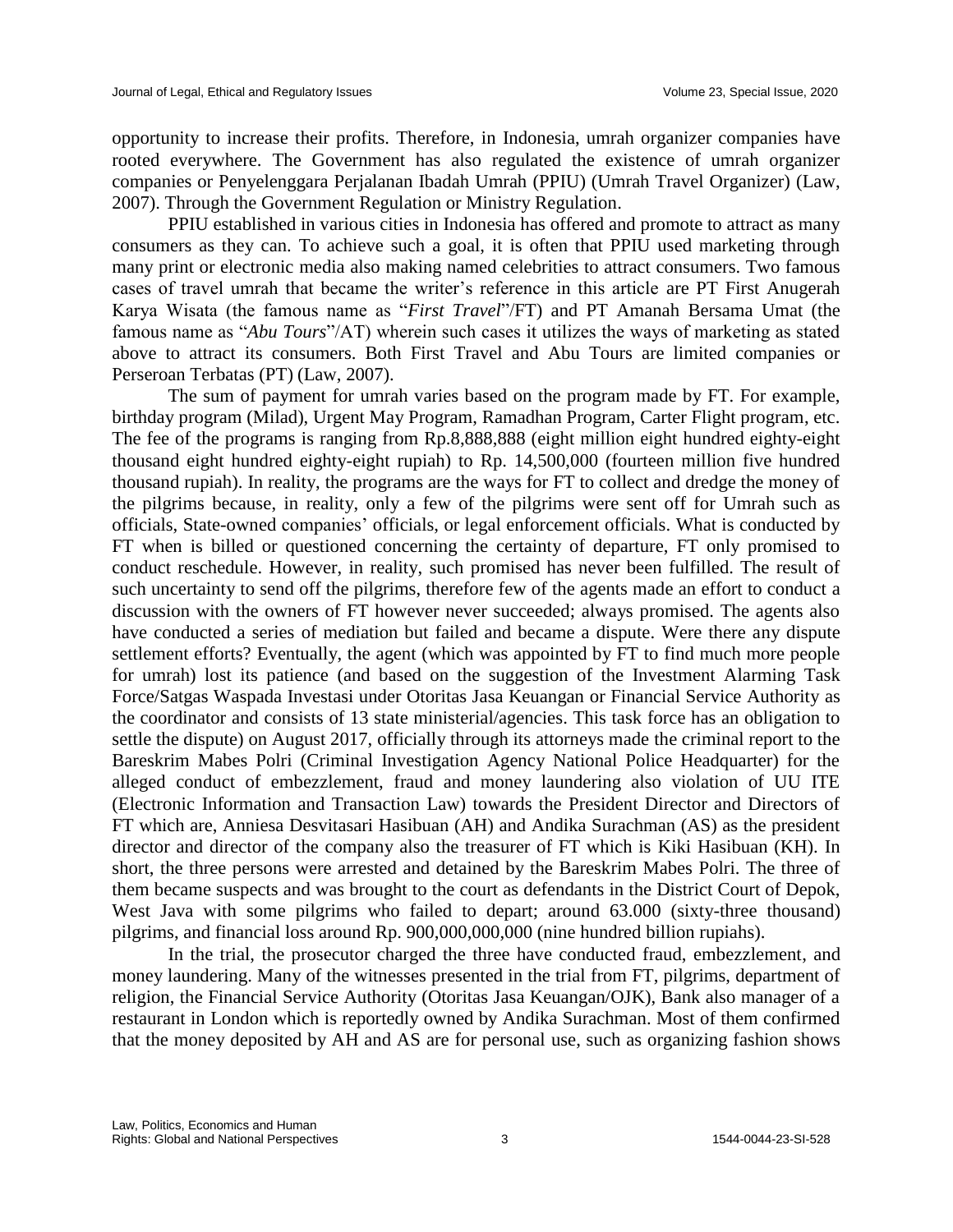in New York, visited various countries, buying luxurious cars, buying apartments also to buy a restaurant in England. The point is the money of the pilgrims was misused not as it should be.

For the charge and allegations of the prosecutor, the Depok District Court ruled the following matters:

- 1. Declare that Defendant I which is Andhika Surachman and Defendant II which is Anniesa Hasibuan have based on the law and convince the judge that they are guilty and jointly have conducted the criminal act of stealing and money laundering as a subsequent act;
- 2. Convict the Defendant I which is Andhika Surachman, for 20 (twenty) years imprisonment and Defendant II Anniesa Hasibuan for 18 (eighteen) years imprisonment, and fine to each defendant in the amount of Rp. 10,000,000,000 (ten billion rupiah), with the condition that if the fine is not paid, then it shall be substituted by the detainment of 8 (eight) months;
- 3. Determine the period of arrest and detention that has been carried out by the defendants used entirely from the convicted sentence;
- 4. Determine the defendants to remain under detention, and
- 5. Determine the number of assets and money (pilgrims) to be seized by the state.

Based on the estimation of the FT attorney, the value of the asset of FT amounted to Rp. 300,000,000,000 (three hundred billion rupiah). The Defendant's attorney; named, Wirananda told that the transfer of an asset of First Travel to third parties is conducted illegally, for example, deed of purchase and sale no. 870/2017 made in front of the notary Lidiwati Evi Sutiono dated 10 August 2017, where Anniesa Hasibuan and Andhika Surachman was supposedly already arrested by Bareskrim Mabes Polri on 8 August 2017. In such deed, it is made as if there is a transaction between the directors of FT with the purchaser which is Halid Umar. Also, there is a transaction involving office, land in Radar Auri Cimanggis, Depok, luxurious house in Sentul, a house in Cimanggis, and some luxurious cars such as Velfire, Fortuner, Pajero, and Hummer. Peculiarly, there are some luxurious cars seized in front of the Prosecutor Office of Depok, West Java disappeared and unknown of its location. After it was caught by the mass media, the cars were returned to the prosecutor with reasons that the cars were lent to various parties.

Towards the dispute decided by the Depok District Court, the prosecutor and attorneys of the defendants appealed to the High Court of Bandung, West Java. After the examination is conducted, a decision is issued by the High Court of West Java in Bandung and strengthened the decision of the Depok District Court. The case had also been examined by the Supreme Court (SC) with a result that the Supreme Court judges rendered their verdict to strengthen the District Court and the High Court with an additional judgment that all the assets of FT are confiscated and taken over by the state. It is a controversial judgment. Why? First, the asset of FT is not the assets of the corruption case. Those assets were purchased from the money of the people who wanted to perform umrah. Therefore the state does not entitle such an asset. Second, the Supreme Court is the lawmaker, thus the judges should be impartial and make a decision based on the truth and justice. If such assets are confiscated and taken over by the state then the state has a constitutional responsibility to add the money to send those people to do umrah. The promise to return the money or to send them for umrah has been repeatedly announced by the Ministry of Religion, Fahrul Rozi, during the formal meeting with the Parliament as well as in front of media. Furthermore, according to Zainal Asikin (2013) the prosecutor must exercise his authority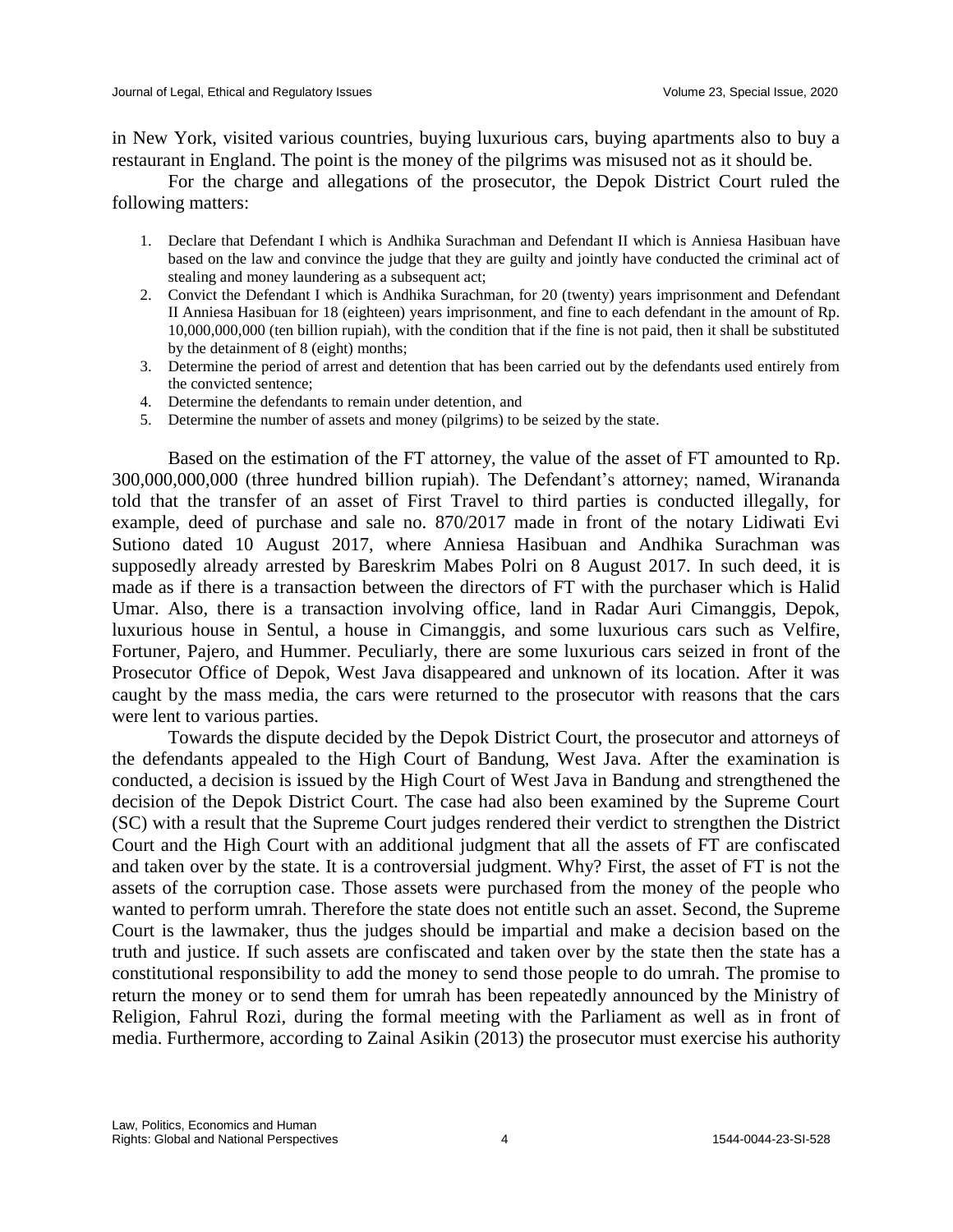to file a bankruptcy petition through the Commercial Court based on the article 2 of Law No 37 Year 2004 regarding The Bankruptcy.

In addition, Abu Tours (AT) is the biggest umrah organizing company in the Eastern part of Indonesia established based on a notarial deed. The licenses of AT were completed by Tourism License (SUK) Registration Letter (TDP), Ordinance Right (HO), Nuisance Permit, and an official letter from the department of religion. AT also own Bank Guarantee given by the Department of Religion through government Banks.

Although it is not the same, however, experienced by the pilgrims for umrah of AT is not completely different than what was experienced by FT. The difference is limited. If the payment of pilgrims of FT is directly paid to the account of the company, in the case of AT, the agent deposited the money to the company's account and is used to purchase seats or seat booking. The agents that have purchased a quota from AT then would sell it to the candidate of pilgrims. For example, if AT sells per package, per person is Rp. 14,500,000 (fourteen million five hundred thousand rupiah) to agents, whereas the agents will sell to the pilgrims in the amount of Rp. 16,000,000 (sixteen million rupiah). The agents purchased to AT with various packages. For example, a package at the price of Rp. 10,000,000,000 (ten billion rupiah) for some seats. This means that the relationship between the company and the agent is a business relationship for profit. From the explanation above, it is shown that there is a business dimension from the beginning, whereas in the case of FT the pilgrims deposited the money directly to the account of the company. AT persuaded the agents to purchase as many seats as they can with the promise of a bonus, for example, the promise of bonus of a car, vacation bonus, or will be sent off to Hajj and other familiar bonuses. AT often increases the various bonuses. Similar to FT, after the report was made, the owner of AT was arrested and became the suspect by the police officials and the case brought to the court.

Based on Law No. 40 of 2007 concerning Limited Liability Company which stated that what is done by the Company, any legal consequences shall be the responsibility of the Board of Directors. The strategy of AT is to find partners therefore they can open up branch offices with the condition to deposit money in the amount of Rp.100,000,000 (one hundred million rupiahs) to Rp.200,000,000 (two hundred million rupiahs). With such amount, therefore an entity can be appointed as a partner, the partners can then appoint or recruit agents as well as determine by themselves the fee or charge of umrah per person. Meaning that the position of the partner is higher than the agents.

On January 28, 2019, the district court of Makassar has rendered its verdict. Hamzah Mamba is sentenced for 20 years imprisonment and the fine amounting Rp 500 million as the cause of the collective failure of Umrah pilgrims around 86.720 people with the amount of loss is Rp 1.2 trillion. The court decision read by the panel chairman Denny Lumban Tobing. Hamzah Mamba accused of violating article 372 of the Criminal Code, Article 3 Law No 8 the Year 2010 regarding Money Laundry, Article 55 paragraph 1 in conjunction with article 64 paragraph 1 No 1 of the Criminal Code regarding embezzlement<sup>6</sup>. The other person important person in the company has also been sentenced such as Ms. Nursyariah Mansyur with 20 years' imprisonment, Marketing Manager Mr. Chaeruddin for 18 years imprisonment, and Mr. Hasim Sanusi for 16 years imprisonment<sup>7</sup>.

The damage caused and suffered by the candidates of pilgrims of *umrah* including agents is definitely the financial loss. In the case of FT, the financial loss is estimated to be Rp.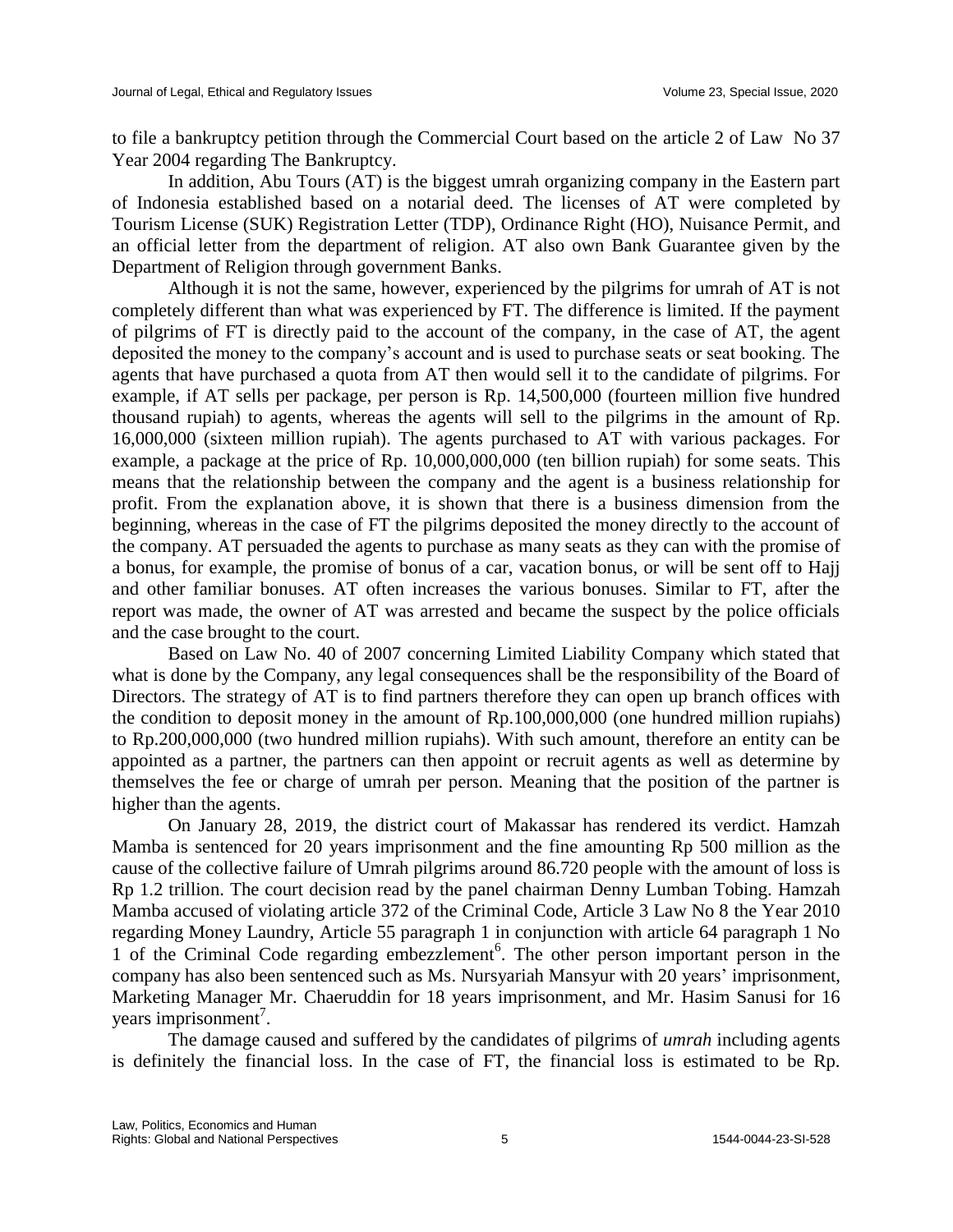900,000,000,000 (nine hundred billion rupiahs), whereas the loss in the case of AT is estimated to be Rp. 1,200,000,000,000 (one point two trillion rupiah). Other than the financial loss, they also suffered from an immaterial loss such as time, damage to a good relationship, embarrassment caused by failure to send off the pilgrims, etc. These losses should be compensated well. Moreover, in the case of FT, the governments through the Decision of Ministry of Religion No. 589 of 2017 guarantee and stated that all of the money from the pilgrims who have failed to depart for *umrah* shall be returned and/or the pilgrims shall be sent off to the holy land (Law, 2017).

Further, the important assets of FT shall be seized by the state. To seize FT asset was also decided by the Supreme Court. The decision by the Supreme Court is controversial since the Supreme Court is the highest lawmaker and should search the truth and substantial justice in society (Mertokusumo, 2011). Meaning that if the assets are seized by the state, therefore the state shall be responsible towards such assets to be returned to the pilgrims or if such the value of assets is not enough, then it is, logically, the duty of the state to add the outstanding value and return it to the pilgrims.

At this point is needed number of judges with progressive way of thinking which according to Syamsudin (2010) must have criteria as follows:

- 1. Having the science competence, professional ability and a good personality as the law enforcers;
- 2. At this point, in fact, judges with progressive thinking is needed based on the following characters:
	- 1. Have competent knowledge, capability, professional and good personality as a subject (actor) of law enforcement;
	- 2. Have an intellectual capacity (IQ), emotional (EQ) and spiritual (SQ) capability to present justice and justification of law;
	- 3. Have non-conventional law paradigm in enforcing the law and justice as well as viewing the law without disregarding its social relevance;
	- 4. Its message and duties are not merely to read the literal meaning of the law made by the legislative body, however in its decision have responsibility and common sense and articulating justice and the complexity and dynamic of the life of the society;
	- 5. Can conduct change with creative meaning towards the prevailing laws and regulations without waiting for the adjustments of the laws and regulations. Bad regulation shall not be prevented for the progressive law enforcement actors to present justice to the society and justice seekers because they can do new interpretation any time to a regulation;
	- 6. Rejects the situation of status quo, where the situation causes decadency, corrupted and will cause huge loss to the public interests;
	- 7. Have the moral courage and intellectual in enforcing the truth and justice as well as free from judicial corruption.

There are three subjects of law in this case; state, corporation, and the pilgrims. The State shall be obligated to protect its citizens including conducting its religious activities as provided under Constitutional 1945. The obligation of the state provided under the constitution is a constitutional contract between the state and its people. The State shall realize its obligations under the Constitution. If the obligation of the state provided under the constitution cannot be realized then, such un-fulfillment is a violation of the constitution conducted by the State.

Companies or corporation are a legal entity in Indonesia and is regulated under Law No. 40 of 2007 concerning Limited Liability Company. A PPIU such as FT and AT are Limited Liability Companies where the legality is guaranteed by the state and is proven by the approval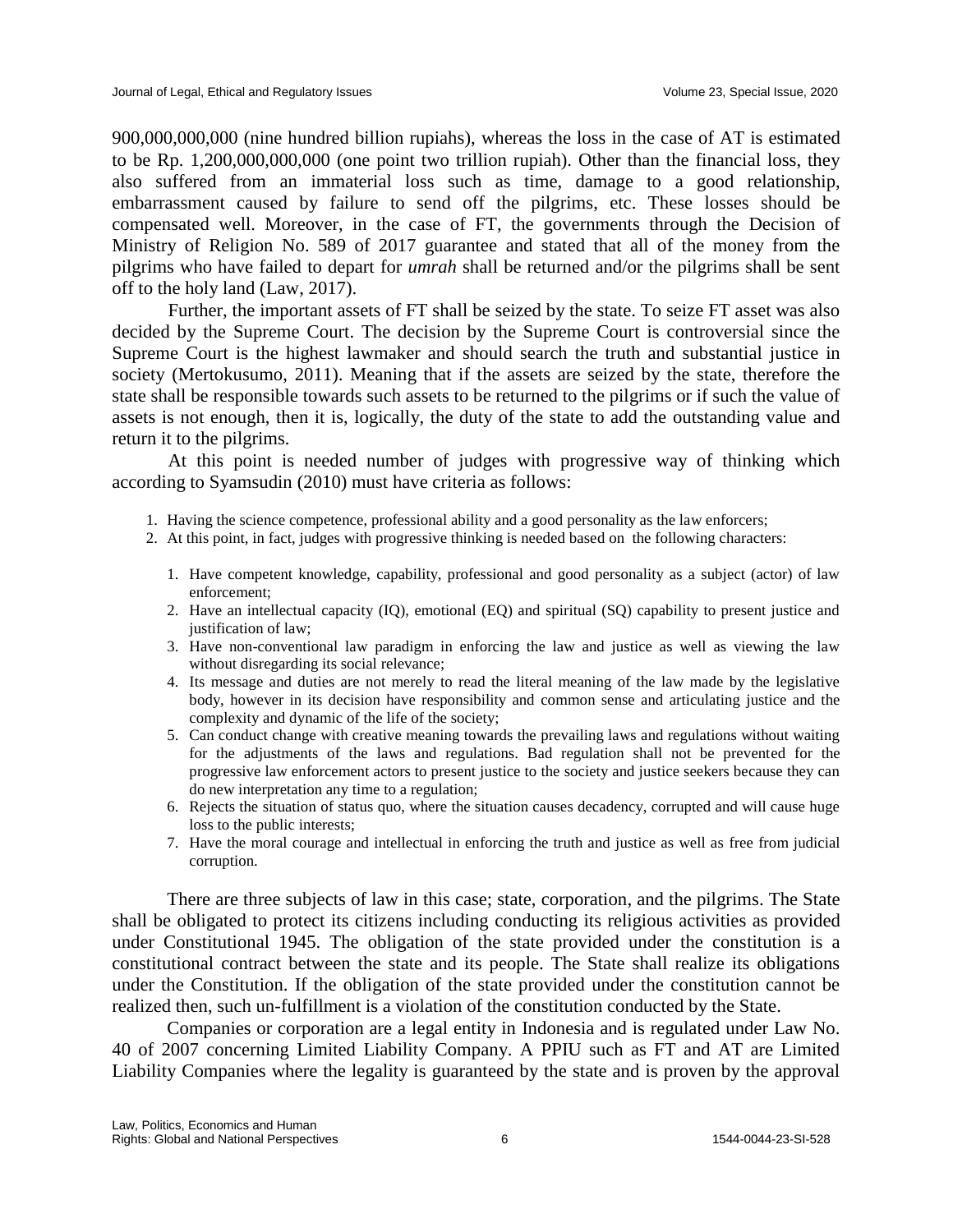from the Ministry of Law and Human Rights (MOLHR), the granting of registration letter (TDP), business license (SIUP), etc. is the legality ensured by the state, therefore it shall be followed by supervision conducted by the state. That is the legal logic. As well as towards FT company and AT company who supposedly is supervised substantially by the government. For example, if the government should ensure whether the financial position of the company is healthy? If such a financial position is well enough? Regarding the financial position of the company shall be determined by the audit of a professional public accountant. This is the supervision that shall be conducted by the government. The Government cannot with any reason, such as FT company is a business company-oriented for-profit, therefore, the state is not responsible and is released from any obligation, because the state responsibility can be implemented through the cases such as PT Lapindo in Sidoarjo regent, East Java, where the government contributes to firstly compensate the obligation of PT Lapindo towards the victims of mud flood caused by PT Lapindo which were relocated because of the mud flood. There were few villages destroyed and the person of the village is relocated permanently because of the project of PT Lapindo in Sidoarjo, East Java. For the case of Lapindo, in December 2014 the President issued the Presidential Decree to bail-out the victims in the amount of Rp. 781 billion in which all the citizens loss of Rp3,8 trillion. From all such amount of lost Lapindo corporation only compensated Rp. 303 trillion and the government provided Rp 781 billion as compensation.

Also, the government in the case of PT. Bank Century-by issuing the law and regulationshad bailed out PT. Bank Century. Bank Century delivered to the Deposit Insurance Agency (LPS) and provided the bail-out amounting Rp. 6,762 trillion involving top bankers names such as Boediono, Raden Pardede, Budi Mulya, Miranda Swaray Goeltom, Siti Fadjriyah, Budi Rochadi, Hermansyah Hadad, Hartadi Agus Sarwono, and Ardhayadi Mitroatmodjo and the government had lost Rp 8,6 trillion. Even the perpetrator in this case is Robert Tantular was given remission or a decrease in his punishment to 73 months. Why in these cases, the state is pro-active whereas in the case of FT and AT the state is passive?

#### **CONCLUSION**

In conclusion, about the main question, the state should protect the fundamental rights of religious freedom of citizens. The implementations of religious activities based on respective religions are including the implementation of umrah which is a form of the fundamental right of the citizens which must be protected by the state. Meaning that the state shall ensure that the implementation of umrah is guaranteed for its citizens to conduct it. The State has all sources of power to realize the protection for the fundamental rights of its citizens; the state cannot avoid or neglect its obligation in protecting the fundamental rights because it is mandated by the constitution.

The legalistic and positivistic approach is often unable to find the essence of justice in the developing society (Putro, 2011). It is not less important than Lawmakers in Parliament imposing laws and regulations not based on an elaborative and comprehensive study. This is shown by numerous applications of judicial review to the Constitutional Court towards various laws because it is deemed partially or entirely as violating or against the Constitution  $1945^8$ (Law, 1945).

During the cases, provisions concerning umrah in the hajj laws that were regulated under very few articles (only four article which was article 43, 44, 45 and 46 of the Law No 13 Year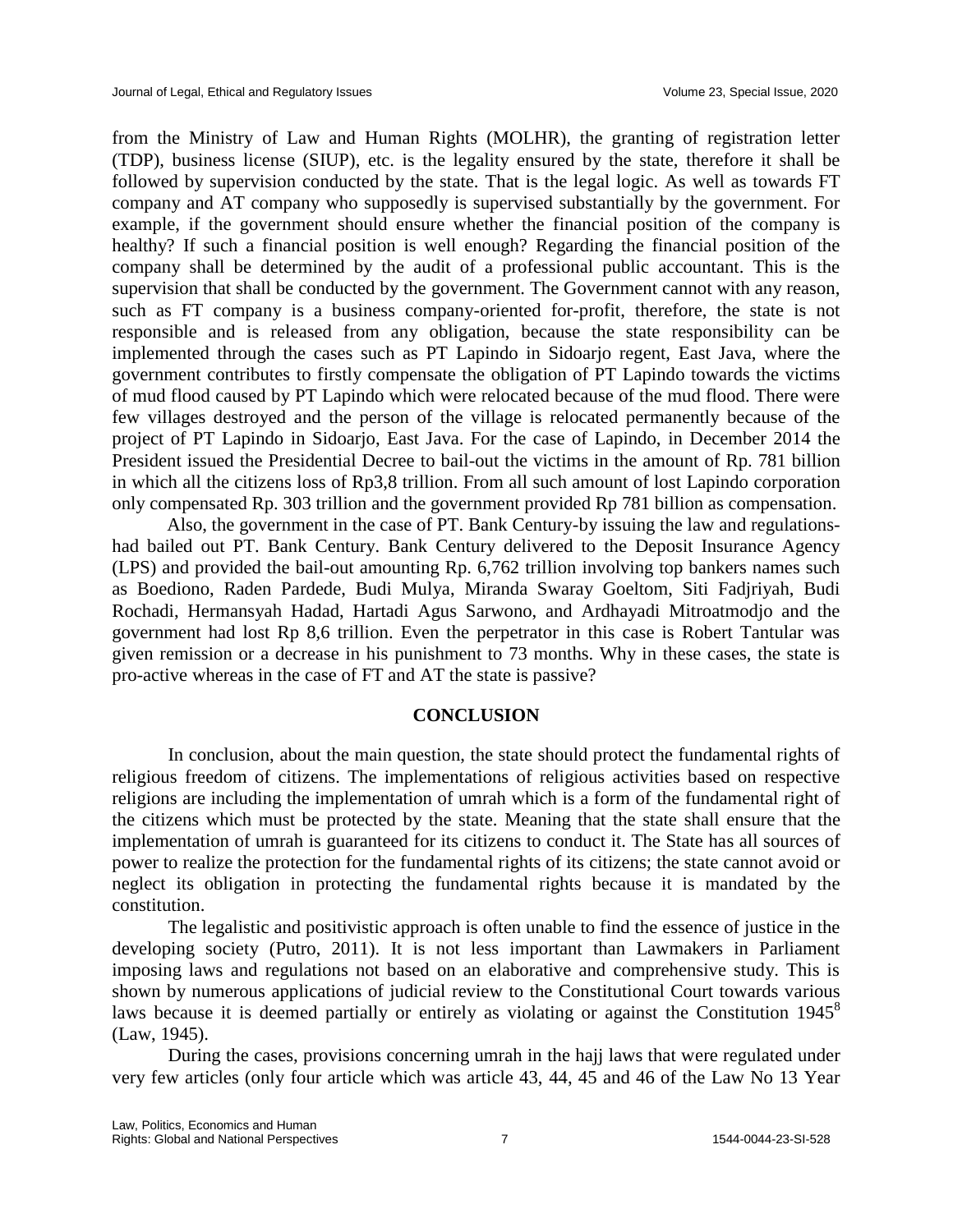2008 regarding Hajj). After these cases rose up, then the Law on Hajj was promulgated i.e. Law No 17 the Year 2019 regarding Hajj. The lack of protection for pilgrims shows that lawmakers are not serious in giving protection to its citizens to implement their religious activities based on their respective religions (Law, 2008; Law, 2019).

Numerous matters shall be examined and reformed related to the state's responsibility in the enactment of the law. There is a bureaucracy between institutions that implemented umrah to be complicated and difficult for the candidate for Umrah pilgrims, including PPIU, which shall immediately be corrected and simplified. This matter is to realize good governance that is not corrupt and providing service to the public fulfilling the principles, efficiency, effectiveness, and justice.

It is now the assets of FT are in the hands of the state. It means the state has to be responsible for all the assets, including returning the money to the pilgrims. The decision for the seizure by the state is also peculiar because the assets are not the state's asset, such assets are not the result of corruption that causes loss to the State's Revenues and Expenditure Budget (APBN) or Regional Revenues and Expenditure Budget(APBD), however, such assets are the deposit of the pilgrims to the account of FT. Remedies conducted by the pilgrims to find a solution by filing a complaint to the House of Representatives, Supreme Court, Presidential Institutions, etc., could not have gained serious attention to finding a solution. This is the essence of good and uncorrupted government. The restorative justice model should be an option to restore the loss suffered by tens of thousands of pilgrims. Even when the number of victims for FT and AT is combined, the total would be hundreds of thousands of victims and the loss shall be equitable to trillions of Rupiah. The restorative justice model is supposedly implemented to remedy this failure of umrah collectively. If such a model of restorative justice does not work for the case of FT, there must be a solution provided by the state<sup>9</sup>. At least for the sake of justice law enforcers not only arrest and detain the criminals but also to provide restitution or compensation for the victims (Desasfuryanto, 2018).

The responsibility of the company in restoring the loss suffered by the pilgrims is not limited by convicting the superiors of the PPIU companies; however, it shall also ensure that companies would not be released from its civil obligation. In the Law No. 40 of 2007 concerning Limited Liability Company, the obligation or responsibility of the Board of Directors of the involved companies shall encompass all of the company's activities that cause loss to other parties. Moreover, there is also responsible for a criminal act conducted by a corporation.

#### **SUGGESTION**

From the above, it can be concluded to the following: First, based on the Constitutional Law 1945 that the state is obligated to protect the fundamental rights of its citizens to conduct its religious activities in this matter, to conduct Umrah. The protection for this fundamental right cannot be derogated because this right is a fundamental right attached to every citizen of the state. The waiver or un-fulfillment of the obligation by the state serves as a severe violation towards the fundamental rights of its citizens; Second, the case of FT and AT shall be a lesson learned to the state for it to not be repeated; Third, because in the case of FT, the assets of FT are seized by the state, therefore the duty of the state is to guarantee assets and return it to the candidate of Umrah pilgrims. From the beginning it is much more important for the prosecutor (representing the state to protect the constitutional rights of the people) to be really proactive to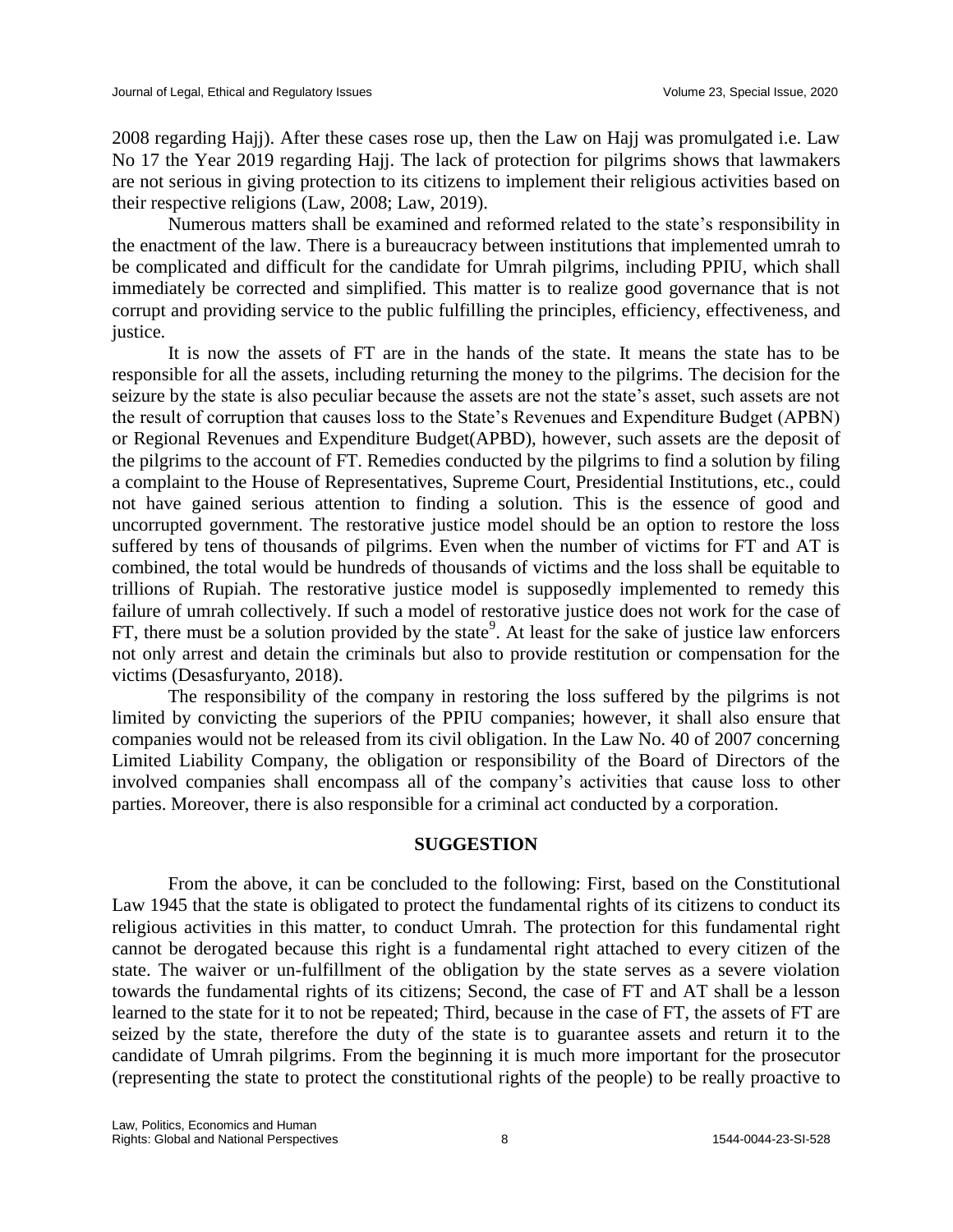secure the assets of the company to file bankruptcy petition at the Commercial Court based on the Law No 37 Year 2004 on the Bankruptcy; fourth, reiterating that the society is entering the era of disruption, therefore there should be a simplification in the implementation of umrah that shall be conducted through e-registration, e-payment, and e-services.

Last but not least, these are the recommendation. First, immediately improve the organization of umrah systematically or institutionally which is more effective and efficient in the case of AT and FT. Second, since the assets of FT has been seized and taken by the state, therefore it is a constitutional obligation of the state to immediately return the money to the people/pilgrims or to sell the assets to send those people/pilgrims for umrah with a certain period. Thirdly, immediately forming a more comprehensive regulation based on the development of the society in the case of implementing regulation of umrah. Such improvement may also be conducted or reformation of the institution.

#### **ENDNOTE**

- 1. Freedom of religion and belief (whatever religion and belief guaranteed by the 1945 Constitution 1945) is a part of human rights that has to be protected, respected and preserved. These fundamental rights are stipulated in the Universal Declaration of Human Rights. The International Covenant on Civil and Political Rights in the article 18, 20 paragraph 2 and article 27 regulates on the freedom of religion.
- *2.* Black Law Dictionary with Pronunciations, sixth edition, ST. Paul, MINN. West Publishing Co. describes Constitution as *"the organic and fundamental law of a nation or state, which may be written or unwritten…"*
- 3. https://en.wikipedia.org/wiki/Umrah mentions as follows:' The ʿUmrah (Arabic: رةَعمُ ( is an Islamic pilgrimage to Mecca, Hijaz, Saudi Arabia, performed by Muslims that can be undertaken at any time of the year, in contrast to the Ḥajj (Arabic: حَتَّى which has specific dates according to the Islamic lunar calendar. In Arabic, 'Umrah means "*to visit a populated place*". In the Sharia, Umrah means to perform Tawaf round the Ka'bah (Arabic: تَحْبَة, 'Cube'), and Sa'i between Safa and Marwah, both after assuming Ihram (a sacred state). Ihram must be observed once traveling by land and passing a Miqat like Zu 'l-Hulafa, Juhfa, Qarnu 'l-Manāzil, Yalamlam, Zāt-i-'Irq, Ibrahīm Mursīa, or a place in al-Hill. Different conditions exist for air travelers, who must observe Ihram once entering a specific perimeter about the city of Mecca. It is sometimes called the 'minor pilgrimage' or 'lesser pilgrimage', the Hajj being the 'major' pilgrimage which is compulsory for every Muslim who can afford it. The Umrah is not compulsory but highly recommended.
- 4. http://www.oxfordislamicstudies.com/article/opr/t125/e2521. *Wukuf* is the most important part of hajj. No hajj without wukuf. Prescribed prayers performed on the ninth day of Dhu al Hijja in the Plain of Arafat from noon until sunset.
- 5. Plain of Arafah is a very large field located several kilometers from the city of Mecca.
- 6. https://nasional.tempo.co/read/1169667/bos-abu-tours-divonis-20-tahun-penjara/full&view=ok Some media coverages this verdict such as https://news.detik.com/berita/4403743/bos-abu-tours-dihukum-20 tahun-penjara-korban-bersorak
- 7. https://www.tagar.id/sidang-korporasi-abu-tour-didenda-rp-1-miliar
- 8. There are some jurisdictions of the Constitutional Court in Indonesia amongst other is a judicial review of a law whether such law partially or entirely against the Constitution 1945.
- 9. A Citizen Law Suit may be considered as a legal action to ask the state responsibility in protecting the fundamental rights of its citizen.